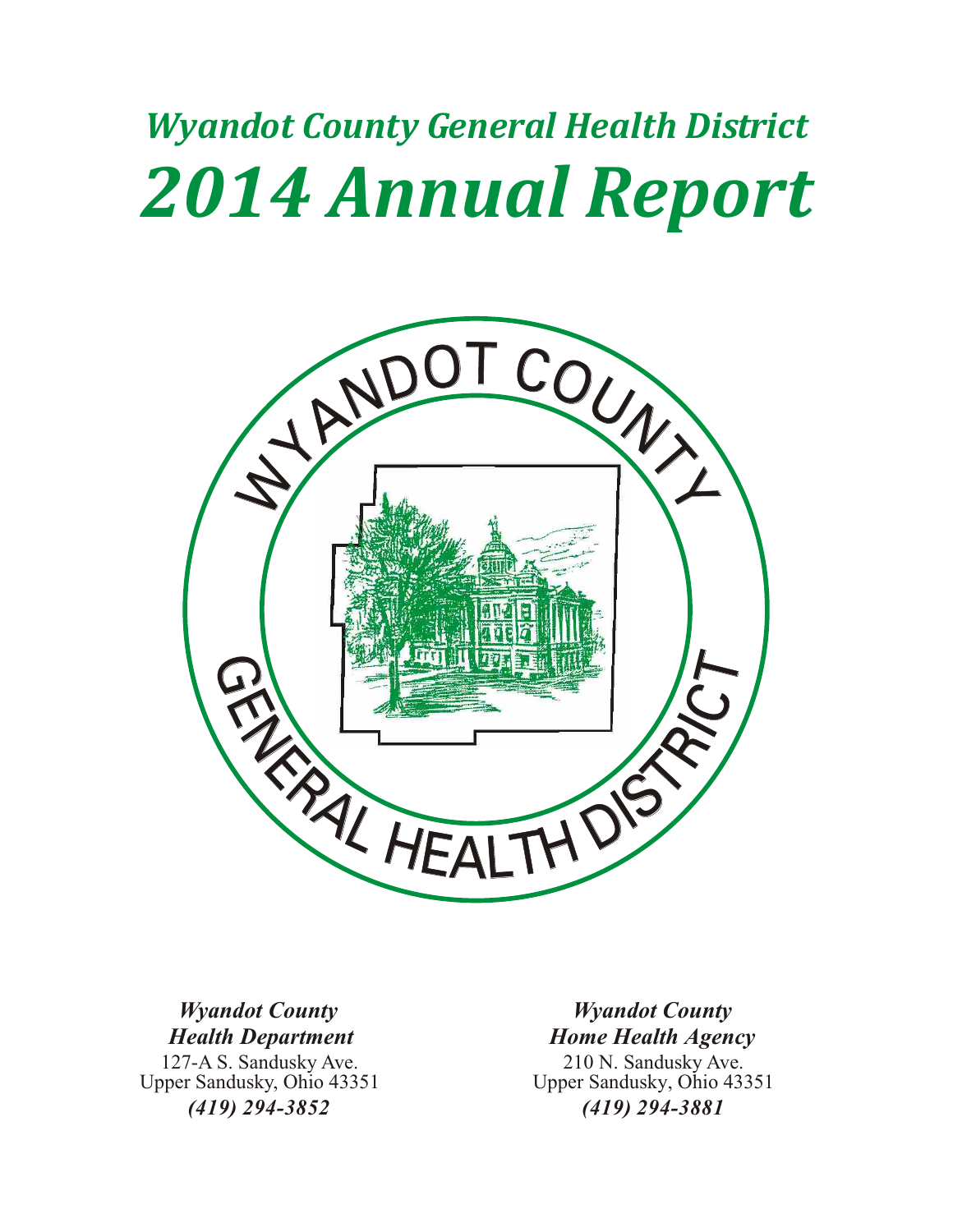# **2014 Wyandot County Board of Health**





## **Governing Body**

Shari Dunn Board Member

Ene Leonard Board of Health Vice President

> Dallas Risner Board Member

Joseph Sberna, M.D. Board of Health President

Mary Beth Stinehelfer Board Member



## **Message from Keri S. Harris, M.D. Health Commissioner**



Vaccine preventable diseases, vaccine funding, and Ebola response were just a few of the notable challenges for public health in 2014. Though these issues had limited impact on the citizens of our county, they provide a stark reminder that both new and reemerging infectious diseases can threaten us, and the resources required to address them.

The United States, and the public health system, has encouraged vaccination as a means of preventing or even eradicating diseases like polio, measles and mumps. Although not all vaccine preventable diseases are life threatening, the protection from disease provided by a vaccinated population is critical to our overall health, particularly for those not able to be vaccinated due to serious health conditions. Consequently, the growing trend of healthy individuals refusing to vaccinate increases the likelihood of more outbreaks of preventable diseases, like the measles outbreaks in Ohio last year, and the likelihood of those with serious health conditions being negatively impacted. For this

reason it is essential that the Health District continues to aggressively promote our vaccination efforts.

The affordability of vaccination is essential in reducing barriers for families to become vaccinated. Historically, the Ohio Department of Health has subsidized a majority of these vaccines which permitted Health Departments to vaccinate the public at little or no cost.With the change in healthcare law, and the requirements that everyone has insurance, the State is now phasing out a majority of the vaccine subsidies Health Departments have relied on. This, coupled with the high deductibles for many health insurance programs, will potentially increase the out of pocket expense for routine vaccinations. Even with the forecasted increase in vaccine costs, the Health District is committed to continue to make vaccinations affordable to every citizen ofWyandot County.

For years we've heard information about Ebola in the news, with little thought that we could really ever be affected by such a devastating disease. However, Ohio was quickly reminded that with today's international travel, we are only a few flights away from any disease. The experience with potential Ebola exposures in Ohio has made us revisit tough public health practices, such as, the quarantine of exposed healthy individuals for extended periods of time, and the monitoring of individuals that have traveled to Ebola affected areas of the world, in order to protect us locally. The Health Department and our healthcare partners are committed to continue our preparedness and educational efforts to protect our citizens from rare public health threats.

As Health Commissioner and Medical Director for theWyandot County Health District, I want to thank the Community for their support as we continue to provide health and safety services to the citizens of Wyandot County.

### **Mission Statement**

The Wyandot County General Health District is dedicated to providing health and safety services that positively impact the well-being of all citizens of Wyandot County.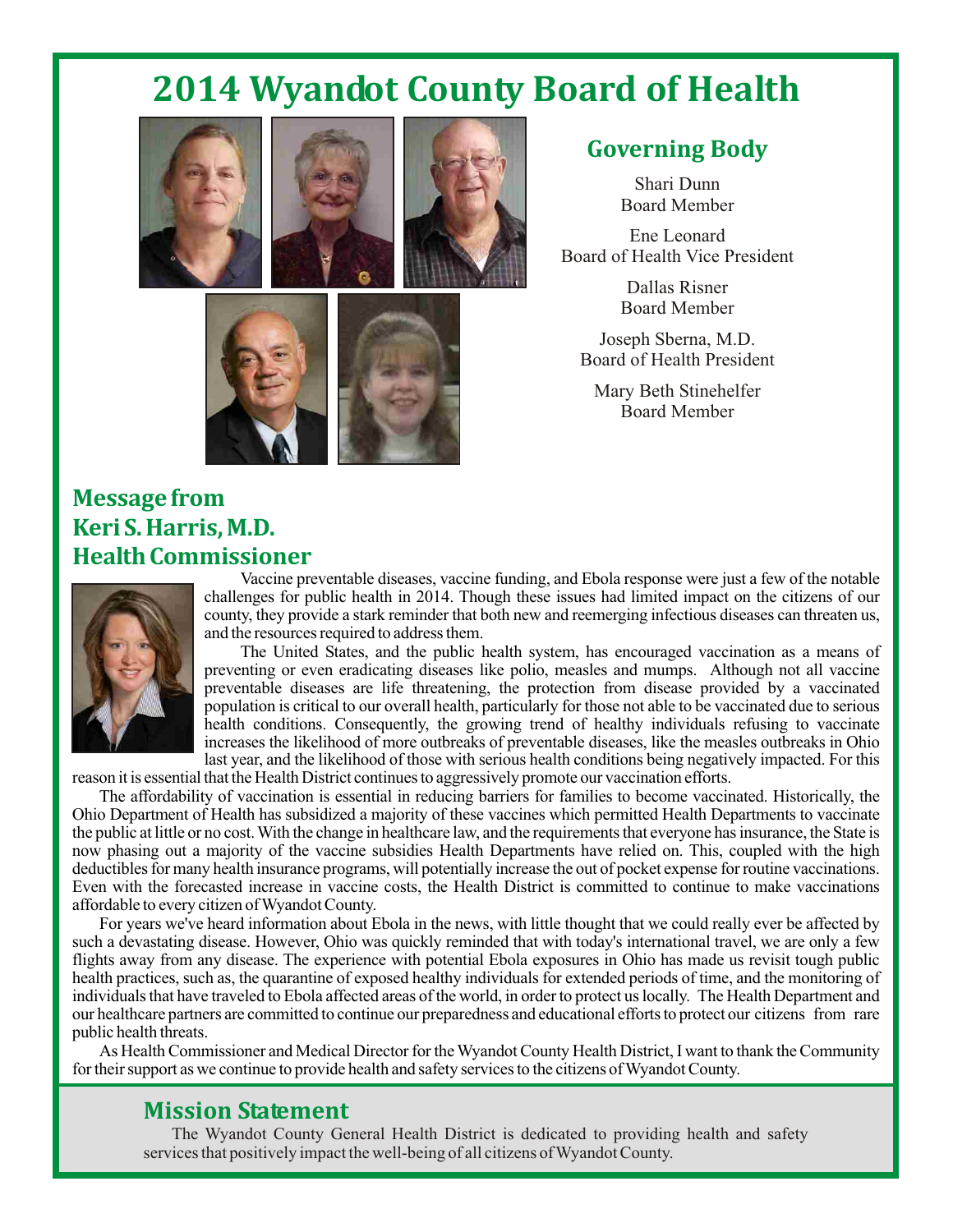# **Wyandot County Health Department Staff**



Registered Sanitarian da Conley Nanette Metzger, RN<br>Clerk I Public Health Nurse Sue Herring, Administrative<br>Assistant/Registrar

Jeremiah Aigler, BS Laura Hoepf, LPN Rachel Niederkohr, RN<br>Registered Sanitarian Public Health Nurse Public Health Nurse Melissa Bianchi, RN, CLC<br>Director of WIC Lizabeth Hunter (not pictured)<br>Medical Billing Specialist Jeffrey Ritchey, BS, RS Director of WIC Medical Billing Specialist Jeffrey Ritchey, BS, RS<br>Iodi Boes Kavlev King, WIC Breastfeeding Dir. of Environmental Health Kayley King, WIC Breastfeeding Clerk I Peer Helper, Clerk I Claire Russell<br>Elizabeth Bower, RN Elizabeth McDougle, BSN, RN Clerk II Elizabeth McDougle, BSN, RN<br>
Public Health Nurse Public Health Nurse Danielle Schalk, BS Public Health Nurse Public Health Nurse Danielle Schalk, BS<br>
Linda Conley Nanette Metzger, RN Registered Sanitarian Public Health Nurse Darlene Steward, RN<br>Barbara Mewhorter Director of Nursing Administrator/Fiscal Officer



**Office Staff** Sue Herring, Linda Conley, Liz Hunter, and Barbara Mewhorter



**WIC Department** Jodi Kimmel, Melissa Bianchi, Kayley Arthur, and Claire Russell



**Registered Sanitarians** Jeremiah Aigler, Jeffrey Ritchey, And Danielle Schalk



**Public Health Nurses** Nanette Metzger, Darlene Steward, Laura Hoepf, Rachel Niederkohr, Beth Bower, and Liz McDougle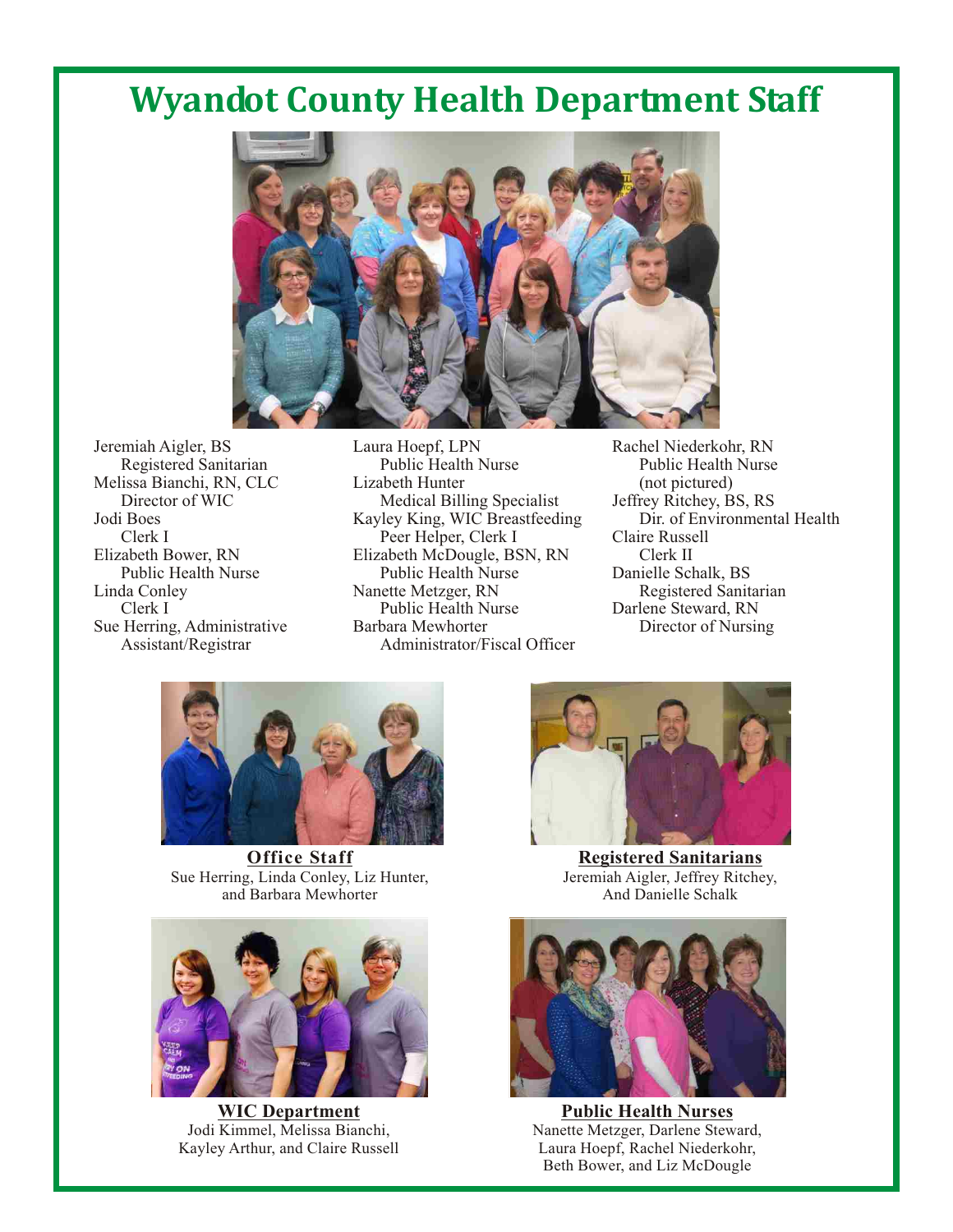# **Wyandot County Home Health Staff**

Tamara Abbott, RN Minda Orians, Billing/<br>Staff Nurse Medical Records S Deborah Ekleberry, RN Staff Nurse Home Health Aide<br>Shari Foster, RN Amanda Reid, STNA Staff Nurse Home Health Aide Brenda Frey, RN Angela Romich, RN Cheryl Gelbaugh, RN<br>Staff Nurse Beth Gregory, RN<br>Interim Director of Nursing<br>Clerical Specialist Interim Director of Nursing Heather Harmon, STNA Phyllis Thiel, STNA Elaine Niederkohr, STNA<br>
Home Health Aide<br>
Home Health Aide<br>
Home Health Aide Margaret Niederkohr, STNA Home Health Aide **Home Health Aide** 

Medical Records Specialist<br>Bailey Price, STNA Amanda Reid, STNA Staff Nurse Home Health Aide Supervisor<br>
ryl Gelbaugh, RN Dionne Staley, MBA **Business Director** Home Health Aide Home Health Aide<br>Madeline Webster, STNA,



**Office Staff** Left to Right: Kara Stollar, Dionne Staley, and Minda Orians



**RNs**

First Row: Shari Foster and Cheryl Gelbaugh. Second Row: Beth Gregory, Tamara Abbott, Brenda Frey, and Angie Romich. Not pictured: Deborah Ekleberry



First Row: Madeline Webster, Margaret Niederkohr Second Row: Phyllis Thiel, Amanda Reid, and Bailey Price. Not pictured: Elaine Niederkohr, Heather Harmon, and Kelly Vanbuskirk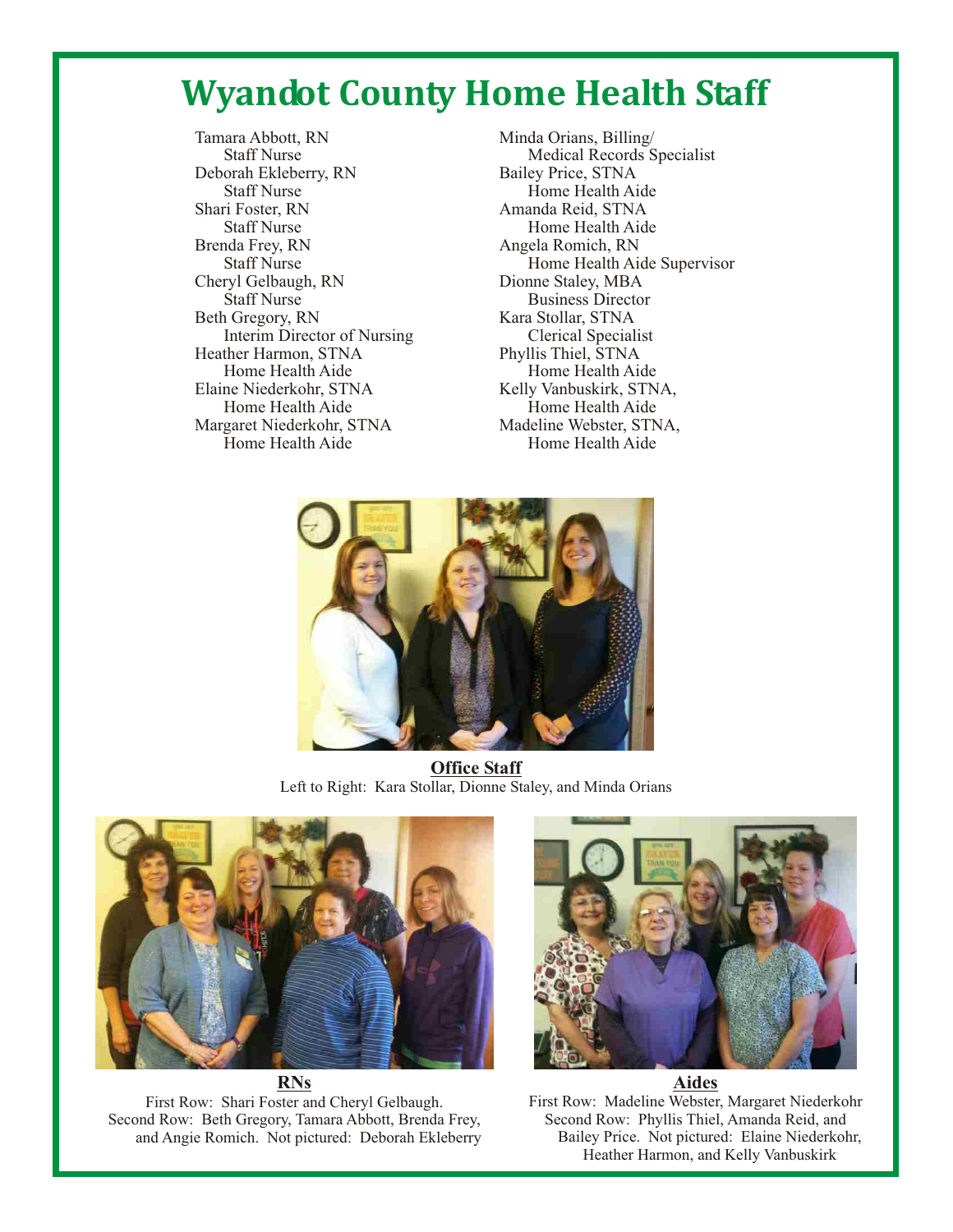# **Health Department and Home Health Combined Finances**

## **2014 Revenue Sources**

| TOTAL REVENUE\$2,198,625                                 |
|----------------------------------------------------------|
| Other Receipts \$175,883                                 |
| Public Health Nursing \$239,819                          |
| Home Health Nursing. $\dots \dots \dots \dots$ \$886,675 |
| Vital Stats Receipts. \$33,299                           |
| Environmental Receipts \$207,112                         |
|                                                          |
| Levy Receipts\$231,402                                   |
|                                                          |
| State Subsidy  \$4,251                                   |

## **Employees By Division**

| TOTAL EMPLOYEES35                       |
|-----------------------------------------|
|                                         |
|                                         |
|                                         |
| Home Health Nursing and Aides Staff  18 |
|                                         |

## **2014 Accomplishments**

- Began Accreditation initiative.
- Community Education Topics developed for outreach.
- Community Health Improvement Plan participant.
- Electronic Medical Records implemented at Health Department
- Electronic Billing implemented at Health Department
- Health Care Elite Status achieved at Home Health.
- Increased Facebook followers by 50% at both facilities
- WIC Implemented "Pronto" no-poke hemoglobin screening
- Updated our Website

## **2014 Expenses**

| <b>TOTAL EXPENSES  \$2,430,886</b>                              |  |
|-----------------------------------------------------------------|--|
|                                                                 |  |
| Other Expenses. $\dots \dots \dots \dots \dots \dots$ \$486,735 |  |
|                                                                 |  |
| Fringes with Insurance $\dots \dots \dots \dots$ \$546,822      |  |
|                                                                 |  |



## **2014 Grant Revenue**

| MRC Grant\$3,500                        |
|-----------------------------------------|
| Safe Communities Grant \$19,254         |
| PHEP/PHER Grant\$74,430                 |
|                                         |
|                                         |
|                                         |
| Reproductive Health & Wellness \$59,020 |
| <b>TOTAL GRANTS\$348,356</b>            |

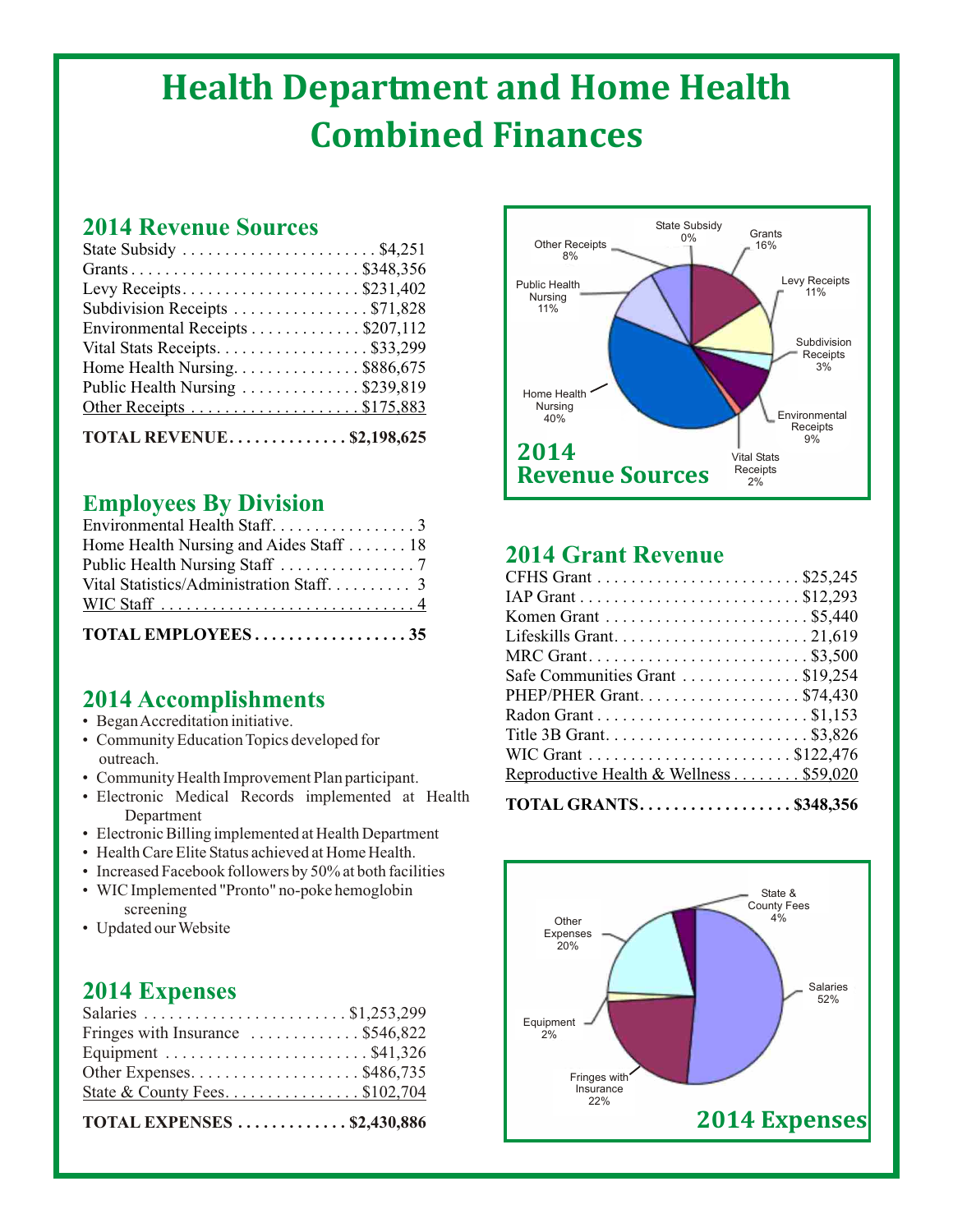# **Home Health Finances**

## **2014 Revenue Sources**

| TOTAL REVENUE \$960,999      |  |  |  |
|------------------------------|--|--|--|
| Home Health Nursing\$866,675 |  |  |  |
| Levy Receipts\$62,750        |  |  |  |
|                              |  |  |  |

## **Employees By Division**

| Home Health Nursing and Aides Staff  18 |  |
|-----------------------------------------|--|
| TOTAL EMPLOYEES 18                      |  |

## **2014 Accomplishments**

- Community Education Topics developed for outreach
- Community Health Improvement Plan participate.
- Health Care Elite Status achieved at Home Health.
- Increased Facebook followers by 50% at both facilities.
- Update our website.

## **2014 Grant Revenue**

| Title 3B Grant\$3,826 |  |  |  |  |  |  |  |  |  |  |  |  |  |
|-----------------------|--|--|--|--|--|--|--|--|--|--|--|--|--|
|                       |  |  |  |  |  |  |  |  |  |  |  |  |  |
|                       |  |  |  |  |  |  |  |  |  |  |  |  |  |
|                       |  |  |  |  |  |  |  |  |  |  |  |  |  |

|--|--|--|--|--|--|--|--|--|--|--|--|--|--|--|--|--|--|--|

## **2014 Expenses**

| Salaries \$585,888                                   |
|------------------------------------------------------|
| Fringes with Insurance $\dots \dots \dots$ \$248,515 |
|                                                      |
| Other Expenses\$269,482                              |
|                                                      |
|                                                      |

| <b>TOTAL EXPENSES</b> \$1,127,416 |  |  |  |  |  |  |  |  |
|-----------------------------------|--|--|--|--|--|--|--|--|
|-----------------------------------|--|--|--|--|--|--|--|--|



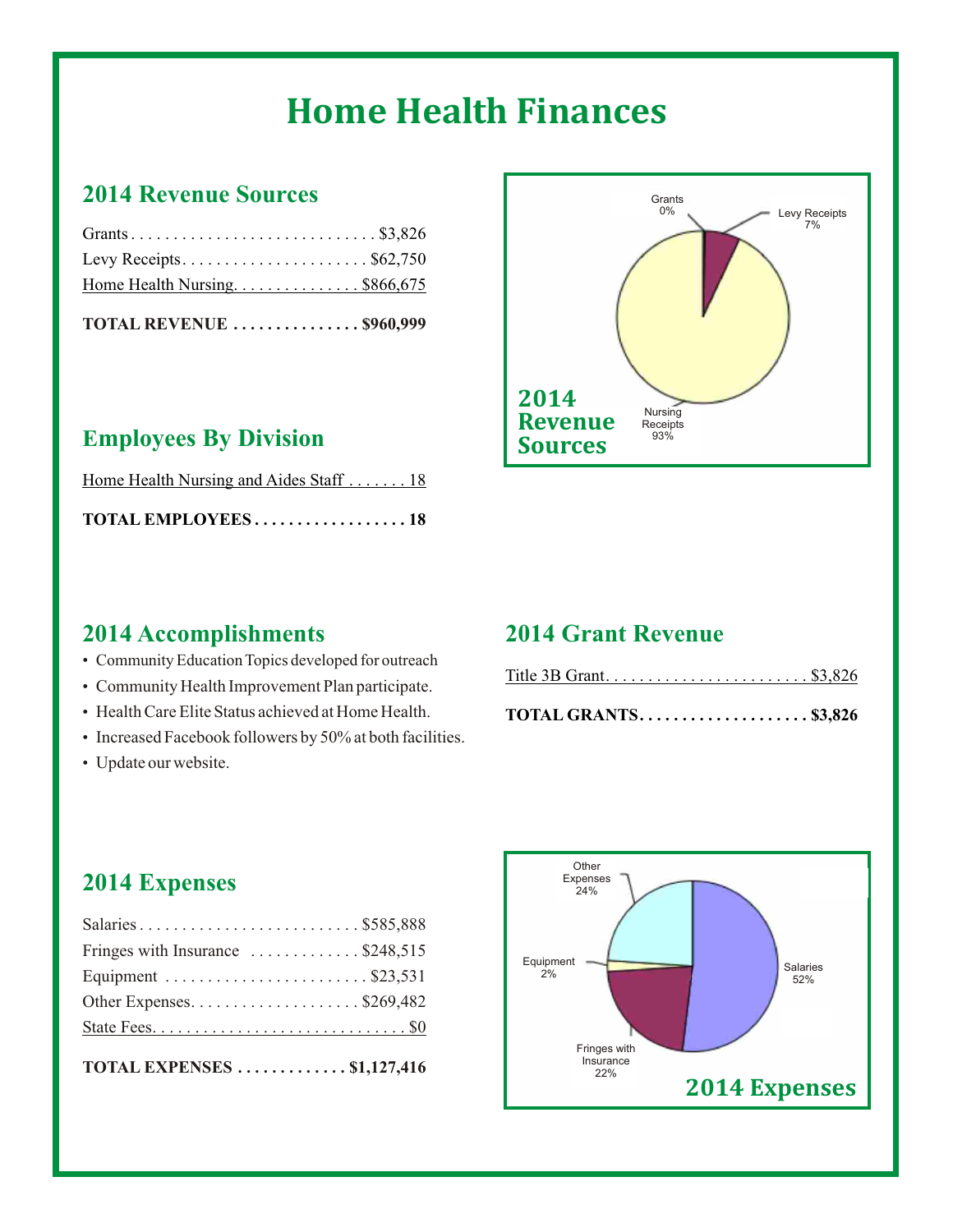# **Health Department**

### **2014 Revenue Sources**

| State Subsidy $\dots \dots \dots \dots \dots \dots \dots$ . \$4,251 |  |
|---------------------------------------------------------------------|--|
|                                                                     |  |
| Levy Receipts\$168,652                                              |  |
| Subdivision Receipts \$71,828                                       |  |
| Environmental Receipts \$207,112                                    |  |
| Vital Stats Receipts. \$33,299                                      |  |
| Public Health Nursing \$239,819                                     |  |
|                                                                     |  |
| TOTAL REVENUE \$1,237,626                                           |  |

## **Employees By Division**

| TOTAL EMPLOYEES17           |
|-----------------------------|
|                             |
|                             |
|                             |
| Environmental Health Staff3 |

## **2014 Accomplishments**

- Began Accreditation initiative.
- Community Education Topics developed for outreach.
- Community Health Improvement Plan participant.
- Electronic Medical Records implemented at Health Dept.
- Electronic Billing implemented at Health Dept.
- Increased Facebook followers by 50% at both Facilities.
- WIC Implemented "Pronto" no-poke hemoglobin screening.
- Updated our Website.

## **2014 Expenses**

| TOTAL EXPENSES $\dots\dots\dots\dots$ \$1,303,470               |  |
|-----------------------------------------------------------------|--|
|                                                                 |  |
| Other Expenses. $\dots \dots \dots \dots \dots \dots$ \$217,253 |  |
|                                                                 |  |
| Fringes with insurance $\dots \dots \dots \dots$ \$298,307      |  |
|                                                                 |  |



## **2014 Grant Revenue**

| <b>TOTAL GRANTS\$344,530</b>                                          |
|-----------------------------------------------------------------------|
|                                                                       |
| Reproductive Health & Wellness \$59,020                               |
|                                                                       |
|                                                                       |
| PHEP/PHER Grant\$74,430                                               |
| Safe Communities Grant \$19,254                                       |
| MRC Grant\$3,500                                                      |
| Lifeskills Grant\$21,619                                              |
| Komen Grant $\dots \dots \dots \dots \dots \dots \dots \dots$ \$5,400 |
|                                                                       |
|                                                                       |
|                                                                       |

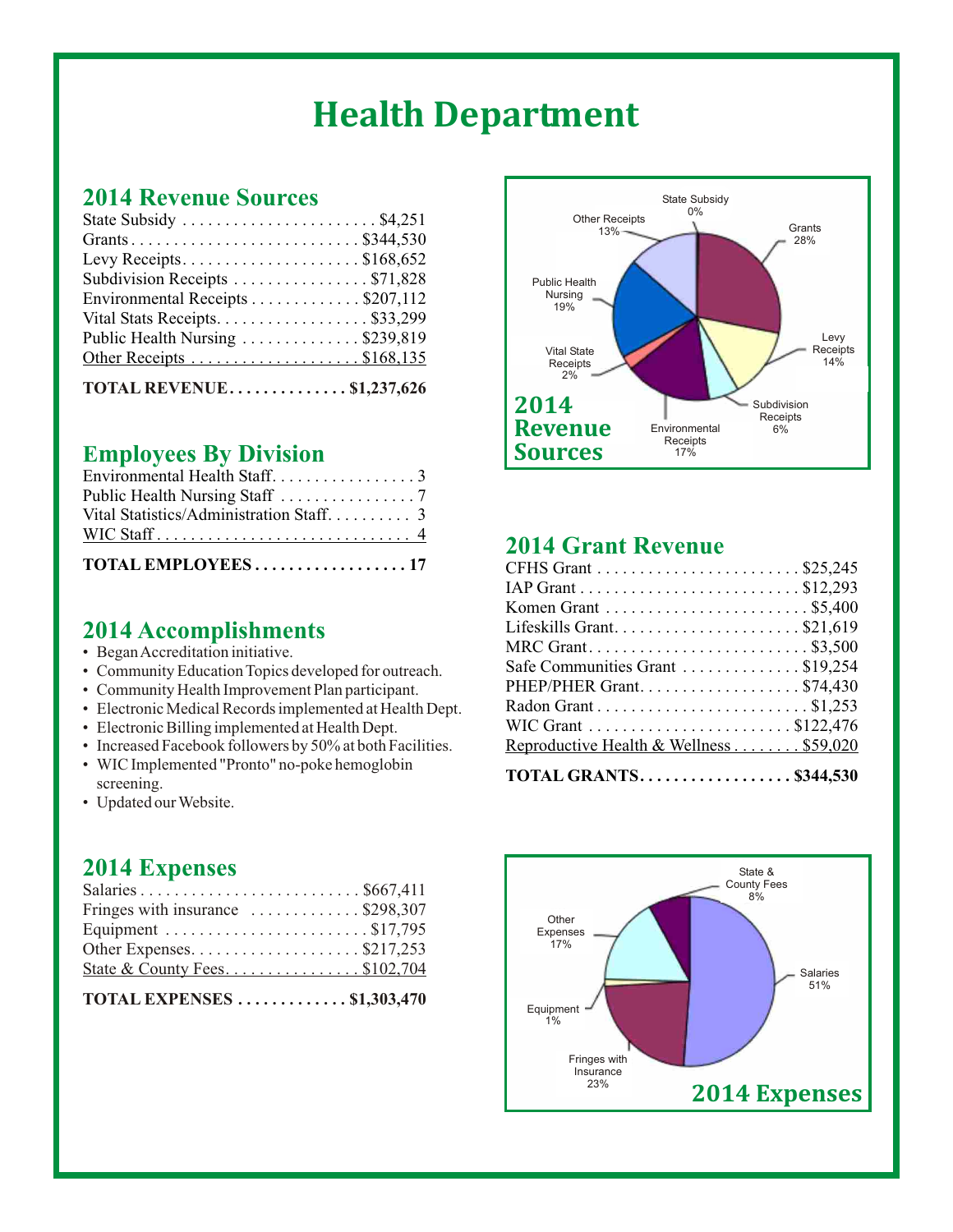# **2014 Public Health Nursing**

# *Child & Family Health Services*

of health disparities, improving birth outcomes and improving the 3701-3. The top three reported infectious diseases in Wyandot health status of women infants and children. This grant provides County during 2014 were: Chla health status of women, infants and children. This grant provides County during 2014 funding to continue through the Community Health Improvement Hospitalizations. funding to continue through the Community Health Improvement Cycle following the 2012 Community Health Assessment and initiate planning for the 2015 Health Assessment. In our efforts to reduce were implemented in 14 different preschool classrooms and 26 different 2nd grade classrooms. To reduce the rate of infant mortality, different 2nd grade classrooms. To reduce the rate of infant mortality, of age, with special healthcare needs to a network of quality nurses provided Safe Sleep messages and educational materials to providers and helps fam nurses provided Safe Sleep messages and educational materials to providers and helps families obtain payment for the services their medical providers and other community partners.

#### *Immunization ActionPlan*

IAP grant focuses on increasing infant immunization up to date rates for children up to 24 months of age. The goal is to achieve and maintain 90% vaccination coverage level for recommended vaccines through: Periodic assessment of WCHD up to date rate; Identifying MAC provides reimbursement for administrative activities to disparities in our county and provide additional education to parents; improve access to the Medicaid Program, improve the use of Educating health care providers regarding the importance of timely Medicaid Services by thos Educating health care providers regarding the importance of timely Medicaid Services by those who are Medicaid eligible and immunizations; Providing vaccine access toWIC clients at the time of improve the overall delivery of Medicaid services to residents in their WIC visit; and Providing reminder/recall to those who are due Wyandot County. During 2014, reimbursement was \$16,358 for for immunization visits. Our December 'Up to Date' rate was 85%. work in this program. for immunization visits. Our December  $Up$  to Date' rate was  $85\%$ .

*Life Skills Program School Nursing* implemented by trained PHN's in grades 3, 4, 5 at East, South, Union, through high school and beyond. Current school nursing contracts St. Pete, OLC and Mohawk. The program was expanded to Union include Angeline, Carey, Our Lady of Consolation, St. Peter's and 6th graders during the 2013-14 school year. Students are educated on Upper Sandusky Schools.We also contract with Mohawk schools 6th graders during the 2013-14 school year. Students are educated on Upper Sandusky Schools. We also contract with Mohawk schools to bacco, alcohol, street drugs and skills to promote self-esteem, stress to provide require reduction and skills to stand up to peer pressure. Funding is provided through the Mental Health and Recovery Services board of Seneca, through the Mental Health and Recovery Services board of Seneca, community, providing guidance to school administration and staff regarding a variety of health issues. Daily services are provided to

#### **Reproductive Health & Wellness Program**

The Family Planning Clinic is funded through RHWP grant. Program of Exposure control Plan and Medication Administration goals include improving the overall health and well-being of women Training. Our school nurse for Angeline directs the Delegated and men by promoting healthy lifestyles and encouraging the Nursing for Angeline students and establishment of a reproductive life plan. Confidential services are evaluations in group home settings. School Nurses monitor provided to persons 13 years and older. Fees are based on family size students' immunization st provided to persons 13 years and older. Fees are based on family size and income. Priority is given to persons with low incomes and those and income. Priority is given to persons with low incomes and those state immunization report. Screening programs include hearing, with no insurance or insurance that does not cover reproductive health vision and scoliosis services. During 2014, 56% of our clients were under 100% Federal regarding hygiene, growth and development, dental health and Poverty Level; 28% received services as NO PAY; 35% Private Pay; puberty in select grade levels. and 21% Medicaid. Through additional grant funds received this year, we successfully transitioned to electronic medical records for

*Wyandot County Breast Health Initiative* Through collaboration with Wyandot Memorial Hospital, this Home Visiting aims to educate at-risk parents with the resources program provides access to free mammograms and/or breast to understand and capitalize on the optim program provides access to free mammograms and/or breast ultrasounds for women and men 19-64 years of age who are uninsured, underinsured with incomes below 300% of the Federal Improve parenting confidence and competence; Increase family Poverty level. Funding also provides gas vouchers to income eligible connectedness to community an Poverty level. Funding also provides gas vouchers to income eligible connectedness to community and social supports; Improve child residents with Breast Cancer who travel out of county for health, development and readiness residents with Breast Cancer who travel out of county for chemotherapy and/or radiation treatments.

#### *Immunization Program*

adults. Our goal is to provide access to the public for affordable<br>vaccines, minimizing out of pocket expense and vaccine refusal. We<br>This new program provides a newborn home visit by a Public Vaccines reduce and eliminate disease in children, adolescents and adults. Our goal is to provide access to the public for affordable are currently contracted with 4 private insurance companies and Health Nurse to increase parent's knowledge about caring for an numerous Medicaid programs. The immunization staff remains current infant, promote healthy fam with vaccine changes following ACIP guidelines to provide reliable<br>and accurate vaccine education to the public and medical community.<br>and accurate vaccine education to the public and medical community.<br>All immunizations a Department and at the Carey Sr. Depot the 2nd Monday of each month 2-6 pm.

### *Grant Funded Programs Communicable Disease Reporting*

Public Health Nurses conduct surveillance and investigation for Child  $\&$  Family Health Services (CFHS) grant focuses on elimination infectious diseases as mandated by the Ohio Administrative Code of health disparities, improving birth outcomes and improving the  $3701-3$ . The top thr

#### *Bureau for Children with Medical Handicaps*

BCMH is a public health nursing program funded through Ohio<br>Department of Health, linking families of children, up to 21 years child needs. BCMH promotes early identification of children with handicapping conditions and treatment of those children by appropriate healthcare providers.Three PHN's provide services to

## *MedicaidAdministrative Claiming Program*

School Nurses promote student health and success in pre-school through high school and beyond. Current school nursing contracts regarding a variety of health issues. Daily services are provided to students with special health care needs. In-services for staff are conducted annually to educate on Bloodborne Pathogens, review of Exposure control Plan and Medication Administration Nursing for Angeline students and clients as well as medication evaluations in group home settings. School Nurses monitor vision and scoliosis. In-class presentations include discussion regarding hygiene, growth and development, dental health and

#### *Help Me Grow Home Visiting*

WCHD is the Contract Manager for Help Me Grow Home Visiting program. This program provides expectant or new parents with the information, support and encouragement they need through a voluntary, high-quality home visiting service. Home Visiting aims to educate at-risk parents with the resources life. Four primary goals include: Increase healthy pregnancies; Improve parenting confidence and competence; Increase family chemotherapy and/or radiation treatments. Health Nurse completed all required training certification and began collaboration with current HMG HV staff to expand programming throughout Wyandot County.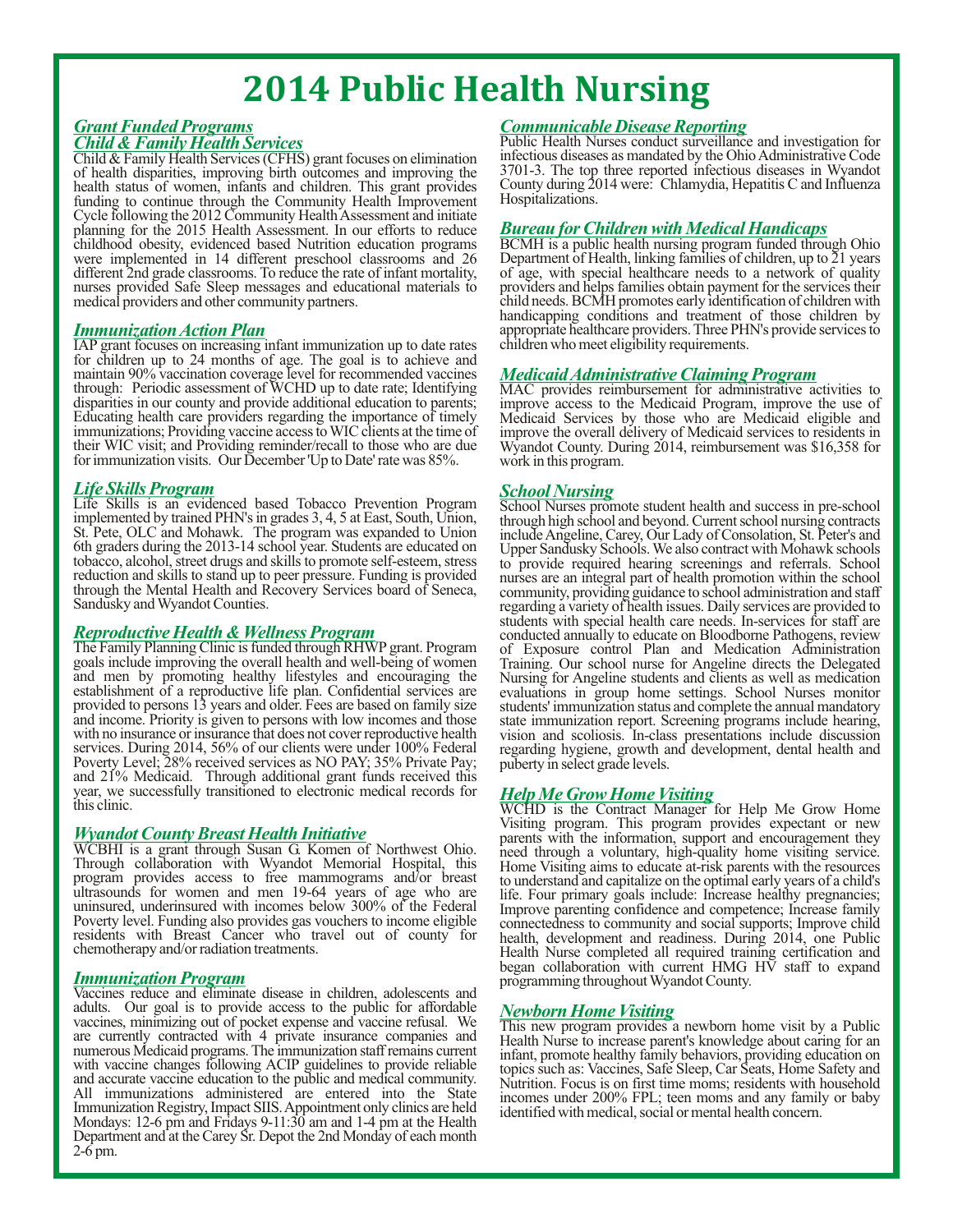# **2014 Environmental Report**



*Wyand<sub>ot</sub>* County *ot Co Hea ent lth <sup>D</sup>epartm*

# *Division Program*

inspection of food service and efforts in 2014. The trapping and testing of retail food establishments, home mosquitoes is a useful tool which permits h piercing operations and solid recommended. waste facilities. The Department

also inspects manufactured home parks and schools, and investigates animal bites, nuisances, and smoke-free workplace complaints. In addition we conduct emergency planning, coordinate safe communities grant activities, and Free radon test kits were again made<br>conduct animal and vector borne disease testing and available to citizens of Wyandot conduct animal and vector borne disease testing and available to citizens of Wyandot surveillance. Some of the significant highlights from 2014 County. Test kits are obtained at no surveillance. Some of the significant highlights from 2014 are listed below.



*Sewage Program*<br>Last year the Ohio Department of Sewage Treatment System regulations which became effective January 1st 2015. The regulations require more stringent household sewage treatment system siting and

design standards, mandate ongoing maintenance and The Health District operational permits for all new and existing systems and continues to work with our operational permits for all new and existing systems, and continues to work with our impose vearly continuing education for all service local emergency partners to impose yearly continuing education for all service local emergency partners to providers, haulers and installers. Health District Staff will prepare for, and respond to, providers, haulers and installers. Health District Staff will either prepare for, and respond to, have working closely with property owners and local either either studies. Last be working closely with property owners and local emergency situations. Last contractors to implement the new standards in 2015. contractors to implement the new standards in 2015.



*Safe Communities Grant Program* enforcement and community partners, and

include National Campaigns such as; "Drive Sober or Get Pulled Over," "Click it or Ticket," and "Stay Alive Don't TXT & Drive." Free traffic safety educational materials are available through the grant by contacting the health department.



### *Food Service Program*

Health District staff has worked to community. These activities<br>implement a new computer included publishing health and management system for the local Food Service/Food Establishment program.

during inspections. Once completed, the forms can be downloaded to the internet, and ultimately available to the public. It is our goal to have the inspection reports available via the internet by the end of 2015.

# *Environmental Health Vector Borne Disease Surveillance*

The Environmental Division is The Health Department resumed its West responsible for the licensing and Nile Virus (WNV) mosquito trapping responsible for the licensing and Nile Virus (WNV) mosquito trapping<br>inspection of food service and efforts in 2014. The trapping and testing of



mosquitoes is a useful tool which permits health officials to sewage treatment systems, private identify an increase in WNV disease in both birds and water systems, campgrounds, mosquitoes. When an increase is identified, the public is public pools, tattoo and body informed that added personal protective measures are informed that added personal protective measures are recommended.

#### *Radon Program Update*

cost through a grant from the Ohio Department of Health. Radon is the second leading cause of lung cancer; consequently, testing of homes is



critical, and the only way to know if a building has Last year the Ohio Department of significant concentrations of radon gas. Test kits can be Health adopted new Household ordered by calling the Health Department or through our ordered by calling the Health Department or through our website.

#### *Emergency Response*

efforts, the Health Department was fortunate to acquire a new portable



emergency generator for use in shelters in the County. The The Safe Communities program aims to purchase was made due to the identified need for power in reduce motor vehicle injuries and fatalities rural areas of the county. It is our hope that by providing this reduce motor vehicle injuries and fatalities rural areas of the county. It is our hope that by providing this through education. Local activities are county resource, we are able to help assure access to basic through education. Local activities are county resource, we are able to help assure access to basic conducted in conjunction with local law needs, such as water and heat, during disasters. needs, such as water and heat, during disasters.

#### *Environmental Health Outreach Activities*

Throughout the year the Environmental Health Division worked hard to provide public health information to the included publishing health and<br>safety related articles in local



Service/Food Establishment program. newspapers, and regularly updating public health messages<br>The new system was purchased by the on our website and Facebook page. As always the The new system was purchased by the on our website and Facebook page. As always, the Ohio Department of Health and allows Favironmental Health Division is ready and willing to Ohio Department of Health and allows Environmental Health Division is ready and willing to for electronic reports to be created provide local groups, and the general public, with provide local groups, and the general public, with presentations on environmental health topics.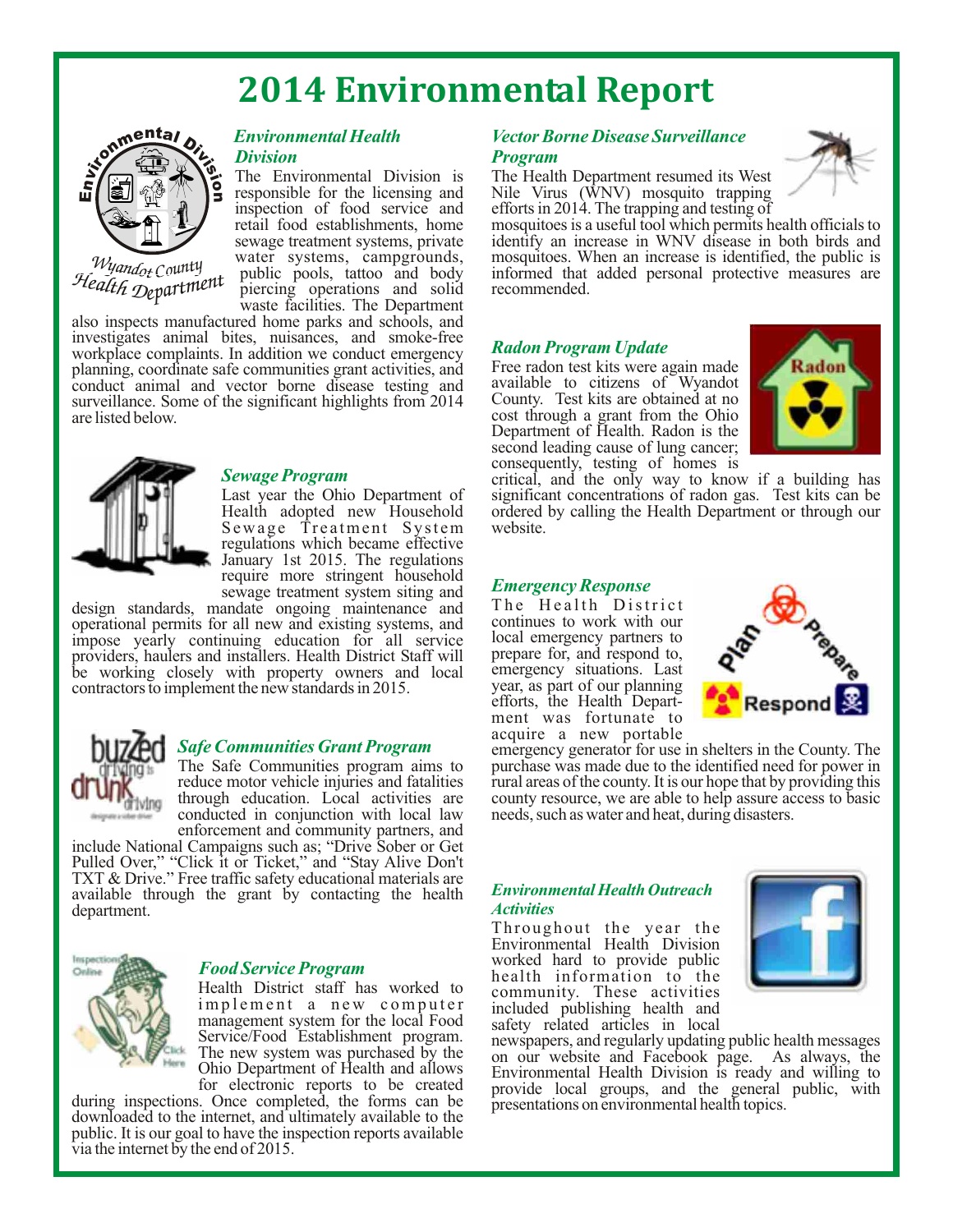# **Wyandot County WIC Program 2014**

Women, Infants, and Children. WIC works by providing nutrition education as a means of preventative healthcare, referrals to coordinating agencies and nutritious foods to pregnant and breastfeeding women, post-partum women, infants and children up vegetables and greens. Recipes and tasting opportunities were<br>to age 5 years. In 2014 an average of 437 Wyandot County residents available all summer and fall

were receiving WIC benefits each month.<br>Breastfeeding is encouraged as the normal and healthiest way concerns pregnant or breastfeeding mothers may have. The We refer participants to a variety of agencies and services in the Wyandot County WIC Program hosts a breastfeeding mothers county. WIC tests eligible participants for lead during their

Department of Agriculture. Approximately \$305,396 federal tax date with immunizations. dollars were returned to Wyandot County in the form of food dollars WIC Services are available Tuesday, Wednesday, and Thursday and grant funds to assist WIC participants during 2014. Participants at the Wyandot County Hea redeemed \$178,340 worth of WIC coupons at Wyandot County hours are available by appointment. Upper income limits for the grocery stores in 2014. This is a 22% decrease from 2013. In 2014, WIC Program are generous and increase with family size. Potential Frederick Brothers IGA in Carey decided not to continue as a WIC participants qualifying for Medicaid qualify for WIC. Funding is vendor for the county. The loss of a vendor, along with decreasing provided to serve all eli vendor for the county. The loss of a vendor, along with decreasing provided to serve all eligible participants. WIC serves traditional as caseload statewide is a contributing factor in the decrease in revenue well as non-t caseload statewide is a contributing factor in the decrease in revenue well as non-traditional families for 2014. Foods eligible for the WIC program include low fat milk, Spanish speaking participants. for 2014. Foods eligible for the WIC program include low fat milk, eggs, breakfast cereal, canned or dried beans, peanut butter, fresh, frozen or canned fruits and vegetables, whole grain breads, tortillas, brown rice or oatmeal and infant formula (when indicated). Infants over six months of age are also eligible for Beech Nut baby food in 4 **Participants Served by Townships** ounce jars. According to the Center for Disease Control, "1 in 8 low income pre-school children are overweight or obese before age 5. This statistic has improved slightly over the past years due in part to the availability of WIC foods combined with nutrition education.

WIC staff distributed 68 sets of Farmers' Market Nutrition Program coupons worth \$15.00 per set. WIC once again partnered with a local Farmer's Market vendor to offer bagged produce at the WIC office. This service, while easy and convenient for the client, did not foster a high redemption rate of Farmer's Market coupons

WIC is the Special Supplemental Nutrition Program for this year. Dwindling redemption rates and a lack of interest from en, Infants, and Children. WIC works by providing nutrition local market vendors led to the decision t education as a means of preventative healthcare, referrals to Farmer's Market program for 2015. A container garden project was coordinating agencies and nutritious foods to pregnant and continued at the WIC office to highlight the benefits of growing available all summer and fall using the fresh produce from the garden and market.

Breastfeeding is encouraged as the normal and healthiest way The Wyandot County WIC staff works closely with many to feed an infant. A certified lactation consultant and a breastfeeding partnering agencies to insure that W to feed an infant. A certified lactation consultant and a breastfeeding partnering agencies to insure that WIC participants are receiving the peer helper are available on staff to assist with any questions or services they services they need to promote healthy lifestyles for their families.<br>We refer participants to a variety of agencies and services in the Wyandot County WIC Program hosts a breastfeeding mothers county. WIC tests eligible participants for lead during their sharing group the first Tuesday of every month at 11:00 am. Scheduled appointments. Public health staff WIC is funded through a grant from the United States during most WIC clinic hours to insure that participants are up to

at the Wyandot County Health Department. Evening and lunch hours are available by appointment. Upper income limits for the

If you have any questions about WIC please call Director, Melissa Bianchi, RN, CLC at 419-294-3341.

| Pitt Twp. $\ldots \ldots \ldots 5$  |
|-------------------------------------|
| Richland Twp. 14                    |
| Ridge Twp. $\ldots \ldots \ldots 1$ |
| Salem Twp. $\dots \dots \dots 6$    |
| Sycamore Twp. $\ldots$ $\ldots$ 16  |
| Tymochtee Twp. $\ldots$ 5           |
|                                     |
|                                     |

## **Causes of Death 2014**

| Car - Blunt Force Trauma  1                                                                                                                                                                                                   | Peritoneal $\ldots \ldots \ldots \ldots \ldots 1$    |
|-------------------------------------------------------------------------------------------------------------------------------------------------------------------------------------------------------------------------------|------------------------------------------------------|
| Car - Blunt Force Injuries 1                                                                                                                                                                                                  |                                                      |
| Tractor- Blunt Force Trauma. 1                                                                                                                                                                                                | $Thyroid \ldots \ldots \ldots \ldots \ldots 1$       |
| Head Injury & Subdural                                                                                                                                                                                                        |                                                      |
|                                                                                                                                                                                                                               | Cardiac/Heart  68                                    |
|                                                                                                                                                                                                                               |                                                      |
| <b>Adult Failure To Thrive 2</b>                                                                                                                                                                                              |                                                      |
| ALS/Lou Gehrig's 1                                                                                                                                                                                                            |                                                      |
| Alzheimer's  4                                                                                                                                                                                                                | Dysphagia2                                           |
| <b>Aspiration Pneumonia</b> 6                                                                                                                                                                                                 | Ganglioglioma1                                       |
| <b>Bowel Obstruction1</b>                                                                                                                                                                                                     | Influenza $A$ 1                                      |
| Bowel Perforation  2                                                                                                                                                                                                          | <b>Lethal Anamoly Trisomy</b>                        |
| Cancer                                                                                                                                                                                                                        | Eighteen1                                            |
| Adenocarcinoma2                                                                                                                                                                                                               | Parkinson's Disease2                                 |
| Appendix $\dots \dots \dots \dots \dots \dots$                                                                                                                                                                                | <b>Peripheral Vascular Disease</b> . 1               |
|                                                                                                                                                                                                                               | Pneumonia 9                                          |
| $\text{Colon}\dots\dots\dots\dots\dots\dots\dots6$                                                                                                                                                                            | Pulmonary 1                                          |
| Colorectal 1                                                                                                                                                                                                                  | Pulmonary Thromboemboli1                             |
| Gallbladder1                                                                                                                                                                                                                  | Renal/Kidney7                                        |
| Histiocytic Sarcoma 1                                                                                                                                                                                                         | Respiratory 4                                        |
| Hodgkins  1                                                                                                                                                                                                                   | Senescence 5                                         |
| Larynx $\dots \dots \dots \dots \dots \dots \dots$                                                                                                                                                                            | Sepsis $\ldots \ldots \ldots \ldots \ldots \ldots 2$ |
|                                                                                                                                                                                                                               | Stroke $\ldots \ldots \ldots \ldots \ldots 11$       |
|                                                                                                                                                                                                                               | Suicide                                              |
|                                                                                                                                                                                                                               |                                                      |
|                                                                                                                                                                                                                               | Gunshot Wound  3                                     |
| $Ovarian \ldots \ldots \ldots \ldots \ldots 1$                                                                                                                                                                                |                                                      |
| Pancreatic 2                                                                                                                                                                                                                  | Pending1                                             |
| Pharynx and the control of the control of the control of the control of the control of the control of the control of the control of the control of the control of the control of the control of the control of the control of |                                                      |

| Accidents                                        |                                                       |
|--------------------------------------------------|-------------------------------------------------------|
| Car - Blunt Force Trauma  1                      | Peritoneal 1                                          |
| $Car - Blunt Force Injuries$                     | $Recal/Anal. \ldots \ldots \ldots \ldots 2$           |
| Tractor- Blunt Force Trauma. 1                   | $Thyroid \ldots \ldots \ldots \ldots \ldots 1$        |
| Head Injury & Subdural                           |                                                       |
|                                                  | Cardiac/Heart  68                                     |
|                                                  |                                                       |
| <b>Adult Failure To Thrive 2</b>                 | Dementia $\ldots \ldots \ldots \ldots \ldots$         |
| ALS/Lou Gehrig's 1                               | Diabetes $\ldots \ldots \ldots \ldots \ldots$         |
| Alzheimer's  4                                   |                                                       |
| Aspiration Pneumonia  6                          | Ganglioglioma 1                                       |
| <b>Bowel Obstruction1</b>                        | Influenza $A$ 1                                       |
| <b>Bowel Perforation 2</b>                       | <b>Lethal Anamoly Trisomy</b>                         |
|                                                  | Eighteen1                                             |
| Cancer                                           | Parkinson's Disease2                                  |
|                                                  | <b>Peripheral Vascular Disease</b> . 1                |
| Appendix $\dots \dots \dots \dots \dots 1$       | Pneumonia9                                            |
|                                                  |                                                       |
|                                                  | Pulmonary $\dots\dots\dots\dots\dots\dots$            |
| $\text{Colorectal}\dots\dots\dots\dots\dots1$    | Pulmonary Thromboemboli1                              |
| Gallbladder1                                     | Renal/Kidney7                                         |
| Histiocytic Sarcoma1                             | Respiratory 4                                         |
| $Hodgkins$ 1                                     |                                                       |
| Larynx $\dots \dots \dots \dots \dots \dots$     | Sepsis $\ldots \ldots \ldots \ldots \ldots \ldots 2$  |
|                                                  | Stroke $\ldots \ldots \ldots \ldots \ldots \ldots 11$ |
|                                                  | Suicide                                               |
|                                                  | Gunshot Wound  3                                      |
|                                                  |                                                       |
|                                                  | Hanging $\ldots \ldots \ldots \ldots \ldots 2$        |
| Pancreatic 2                                     | Pending. $\dots \dots \dots \dots \dots \dots 1$      |
| Pharynx. $\dots \dots \dots \dots \dots \dots 1$ |                                                       |

## **2014 Vital Statistics**

|                              | Male $\ldots \ldots \ldots \ldots \ldots \ldots 89$ |  |
|------------------------------|-----------------------------------------------------|--|
| Burial Permits Issued210     |                                                     |  |
| Certified Births Issued  605 |                                                     |  |
|                              | Certified Deaths Issued 732                         |  |

**NOTE:** The birth and death numbers do not include the occurrences of Wyandot County residents taking place outside Wyandot County.

*The Vital Statistics Department of Wyandot County Health Department records all births and deaths occurring in Wyandot County and forwards this information to the Bureau of Vital Statistics in Columbus, Ohio.*

*Certified copies are issued at \$25.00 each, of which \$3.00 is submitted to the State of Ohio for the "Prevention of Child Abuse/Child Neglect" program and \$1.50 is submitted to the State of Ohio for the "Family Violence Prevention" program. Also, \$5.00 of each certificate will be used solely toward the modernization and automation of the system of vital records in Ohio.*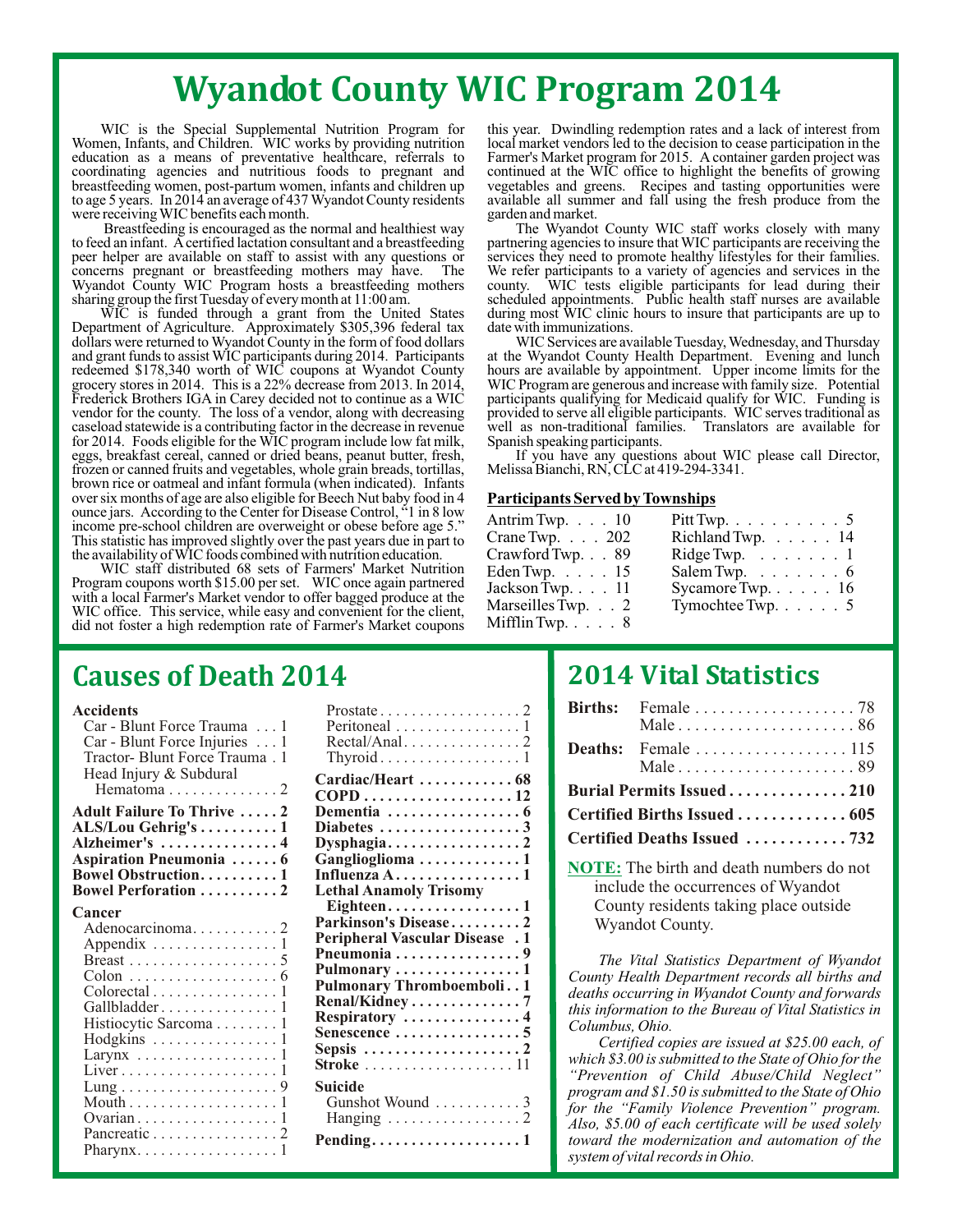# **Wyandot County Home Health Agency**

**Serving Wyandot County Residents since 1966**

Wyandot County Home Health has provided Nursing, Therapies, and Home Health Aide services to Wyandot County residents since 1966. Located in Wyandot County, we are quality homecare in the palm of your hands. The staff continually strives to keep up-to-date on new technologies and to provide the best in home health care. We look forward to continuing to provide excellent care, as we are "Neighbors helping Neighbors."



# Statistical Data

| <b>VISITS</b>            | 2008     | 2009   | <i>2010</i> | <i>2011</i> | 2012   | 2013   | 2014   |
|--------------------------|----------|--------|-------------|-------------|--------|--------|--------|
| <b>Nursing Visits</b>    | 3,122    | 3,449  | 3,232       | 3,513       | 3657   | 4049   | 3916   |
| Speech Therapy           | $\theta$ | 0      | $\theta$    | 25          | 68     | 48     |        |
| Physical Therapy         | 1,089    | 1.424  | 1,646       | 1,302       | 1,905  | 2,279  | 1,686  |
| Occupational Therapy     | 68       | 123    | 152         | 161         | 314    | 429    | 252    |
| Supervised Visit         | 280      | 273    | 260         | 239         | 273    | 279    | 310    |
| Home Health Aide         | 6.859    | 6.896  | 7.391       | 7.789       | 8.429  | 8.626  | 9,008  |
| <b>Total Visits</b>      | 11,418   | 12,165 | 12,681      | 12,790      | 14,646 | 15,710 | 15,179 |
| <b>Number of Clients</b> | 269      | 305    | 282         | 280         | 314    | 236    | 288    |